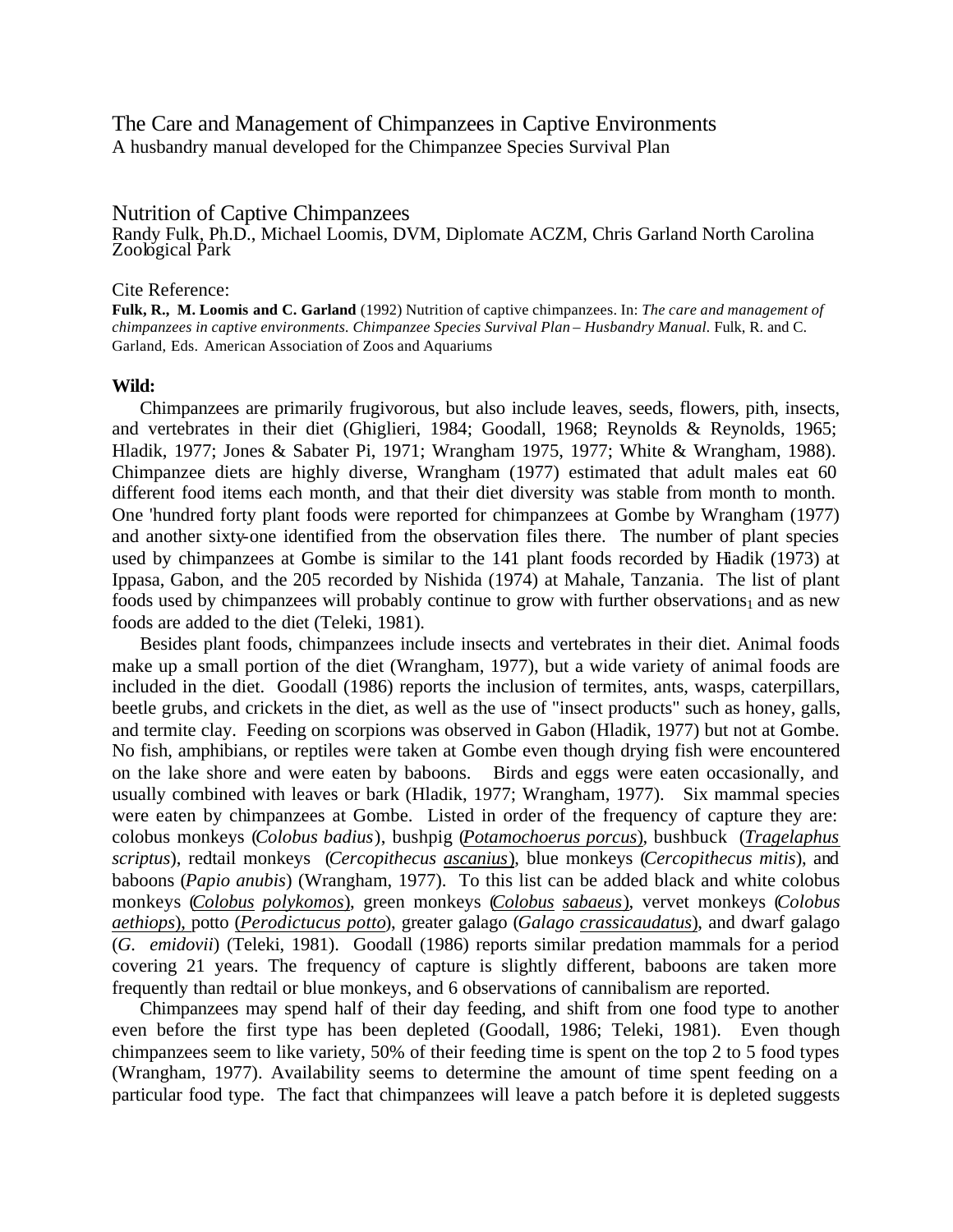that searching for new foods, or for better patches is an important part of their foraging strategy. Different foods are also eaten at different times of the day, with fruit being eaten at the early and late feeding bouts, and leaves during the middle of the day (Hladik, 1977; Teleki, 1981; Wrangham, 1977). Mammals are taken opportunistically (Wrangham, 1977). Seasonal changes in food also affect foraging patterns, and seasonally abundant foods such as emerging insects or caterpillar aggregations are exploited (Goodall, 1986).

Chimpanzees may spend up to 4 minutes standing on the ground looking up into a tall tree, trying different angles, looking for food in the canopy, or testing fallen fruit beneath the tree. If another adult occupies the tree, already feeding, a chimpanzee will not spend time assessing the quality of the feeding site, but will ascend immediately and start feeding (Goodall, 1986; Wrangham, 1977). If a baboon or young chimpanzee is seen in a tree, an adult chimpanzee will examine the site as if it were unoccupied (Wrangham, 1977). Some food items, such as large fruit, are examined individually before eating, while leaves are usually stripped, chewed and swallowed without individual inspection. One exception is the leaves of the fig (Ficus urceolaris) which are picked one at a time, collected and folded together before they are chewed (Wrangham, 1977). Often leaves are added to soft fruits that have been crushed against the ridged palate of the chimpanzee, and sometimes to eggs and meat. This mixture of leaves and other foods forms a "wadge" that is sucked for 10 minutes or more to extract its juices. A wadge may be held in the mouth as the chimpanzee moves to another feeding site (Goodall, 1986). Usually chimpanzees food where they find it, but they may collect branches or fruits and carry them to a more comfortable or shady spot on the ground (Goodall, 1986; Wrangham, 1977). Chimpanzees seem to have good spatial representations of their feeding sites, returning to productive sites after days of traveling.

One of the most striking foraging techniques used by chimpanzees is "fishing" for termites. The techniques of fishing vary from simple prodding of a leaf or unprepared stem into a hole in the termite mound to careful selection of an appropriate stem, stripping and shaping it before inserting it into the mound. Female chimpanzees at Gombe fish for termites all during the year, and both sexes spend up to 20% of their feeding time fishing for termites during November (Goodall, 1986). A similar technique is used to probe for ants by Mahale Chimpanzees (Nishida & Hiraiwa, 1982). Goodall (1986) suggests the termites are also important in chimpanzee diets in Senegal, and that techniques of fishing similar to those used at Gombe may be used. Be sides fishing tools, chimpanzees have been observed to use rocks as tools to break open hard palm nuts (Boesch & Boesch, 1983), but chimpanzees at Gombe have not used this technique (Goodall, 1986; Wrangham, 1977).

Hunting by chimpanzees seems to be opportunistic, occurring when potential prey are sighted, but it is not haphazard, and often involves the coordination of several individuals (Goodall, 1986; Teleki, 1973, 1981; Wrangham, 1975). Cooperative hunting may have social as well as dietary advantages (Teleki, 1981). Hunting techniques differ depending on the species being hunted. For example, when hunting red colobus monkeys, chimpanzees spend a great deal of time on the ground looking up into the canopy, searching for prey. Wrangham (1975) reports that red colobus are not usually pursued in closed canopy but are if the canopy is discontinuous. Sometimes individuals climb to chase monkeys, but often two chimpanzees act together to begin the hunt. Aggressive defense by the attacked monkeys is often sever, and they may rescue troop members from capture by chimpanzees. Of the 217 monkey hunts observed at Gombe between 1973 and 1981, on average 49.2% resulted in one or more monkey being captured. Bushpigs were captured with a success rate of 66.7%, based on 27 observed hunts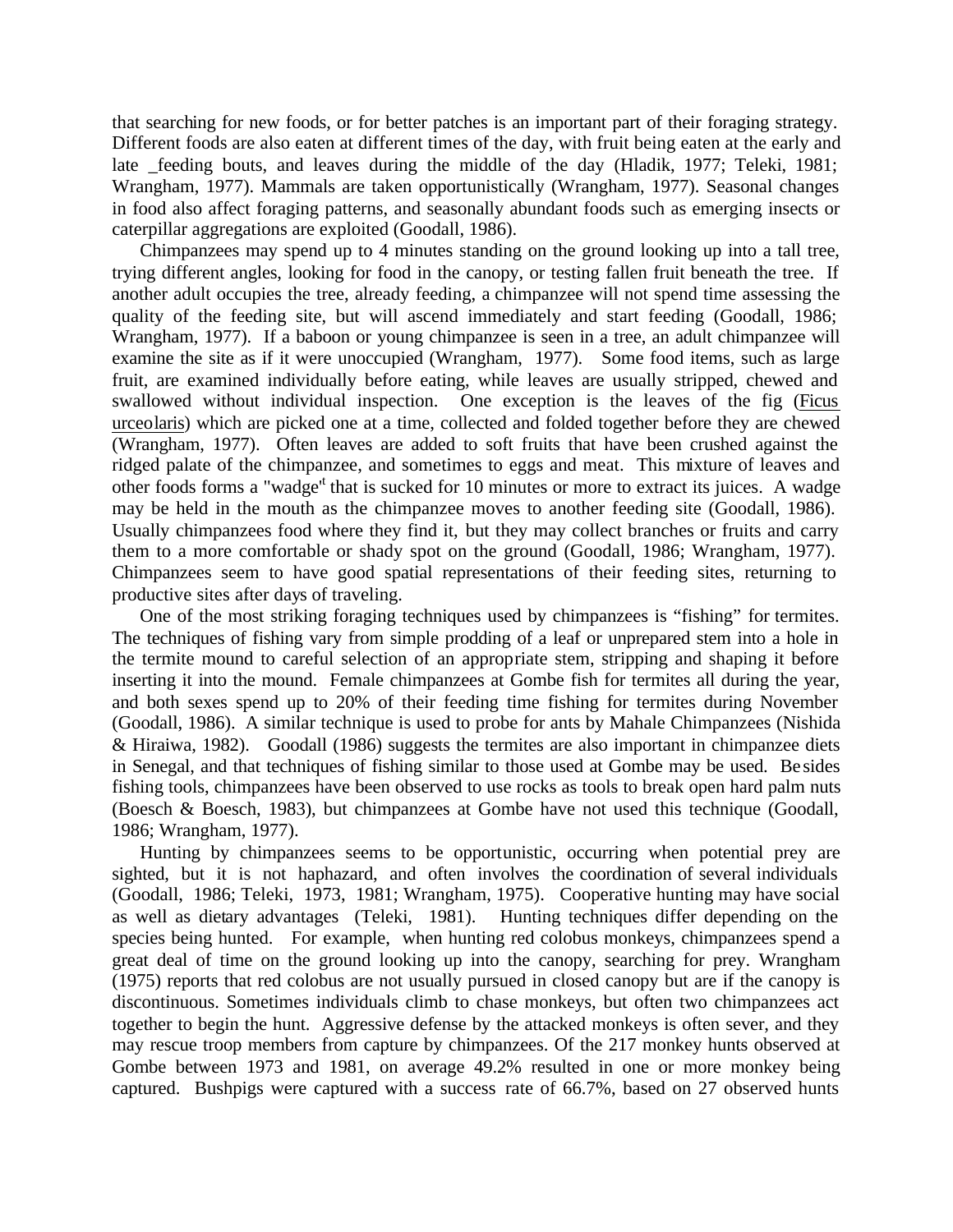(Goodall, 1986). Cooperation among male chimpanzees during hunting is. evident from the tactics used to hunt various species including colobus monkeys and baboons. The coordination of several individuals positioning and repositioning themselves in stalking and encircling their prey (Teleki, 1973, 1981). The advantages of group huriting are contriversial (Busse, 1978) as single individuals are often successful hunters, but further research may elucidate the social and diatery consequences of cooperative hunting (Suzuki, 1975; Teleki, 1981). Sex differences bxist in the foraging strategies of chimpanzees at Gombe, and probably elsewhere. Males concentrate on hunting mammalian Species, and females on social insect prey (Goodall, 1986; McGrew, 1979). The high sociability of males, and the relatively unsociability of females may influence the sex differences in foraging strategies. McGrew (1979) suggests that sex-typical foraging specializations of chimpanzees mirrors that of human hunter-gatherer societies, and may represent an evolutionary preadaptation for human social structure.

Foraging behavior and the distribution of food influence the social structure of chimpanzees, especially party size. Competition among chimpanzees feeding at the same site does not usually involve overt aggression or displacement of individuals, but the foraging success of individuals is affected by exclusion from a feeding site by other chimpanzees. Males are dominant to females, and some males are dominant to other males at feeding sites. Individuals occupying prime sites may be able to feed with minimum effort, just reaching out and pulling the food in, while others may have to expend energy in moving about to gather food (Goodall, 1986). Individuals feeding together tend to space themselves evenly, often about an arm's length apart. Individuals forage closer together when the food is densely packed, as in dense collections of palm nuts (Wrangham, 1977).

Party size varies with food type (Ghiglieri, 1984), with smaller parties found at palm-nut sites than at sites where the food is less densely distributed. the probability of feeding decreases as party size increases (Wrangham, 1977), and suggests that females and their young are more likely than males to feed alone in order to avoid competition from dominant males, and other females. Parties formed at feeding sites are likely to stay together when they leave the site. Larger traveling parties could be the promoted by collective feeding on a rich, and evenly distributed food source. Food calling serves as a long-distance signal advertising the location of a rich food source. Only males emit food-calls, both males and females respond to the calls and aggregate at the food site. Males may benefit from the aggregations. by Increasing their contact with females in estrus, and by forming larger parties that can more successfully defend the community boarders (Goodall, 1986; Chiglieri, 1984; Wrangharn, 1977). Differences in the distribution of food used by *P. troglodytes, P. paniscus*, and *Gorilla gorilla* contribute to the differences in social organization of the species. Gorillas feed on an evenly distributed, relatively abundant food source (Reynolds, 1979). The even distribution of food allows male gorillas to sequester females into harems, because of the capacity of small areas to sustain a number of females. The patchy distribution of resources available to *P. troglodytes* makes it necessary for females to range widely within a community's boarders, and males are unable to sequester and defend groups of females. Spider monkeys (*Ateles paniscus chamek*), faced with similar ecological conditions, exhibit similar form of multi-male defense of a number of females within a large communal range (McFarland, 1986). *P. paniscus* tend to feed in larger patches than do *P. troglodytes* which reduces competition among females, and is perhaps due to greater availability of large patches to *P. paniscus*. The large patches of *P. paniscus* may have promoted cooperation among females, and may be part of the explanation of the higher degree of female sociability of *P. paniscus* than *P. troglodytes* (Wrangham, 1988).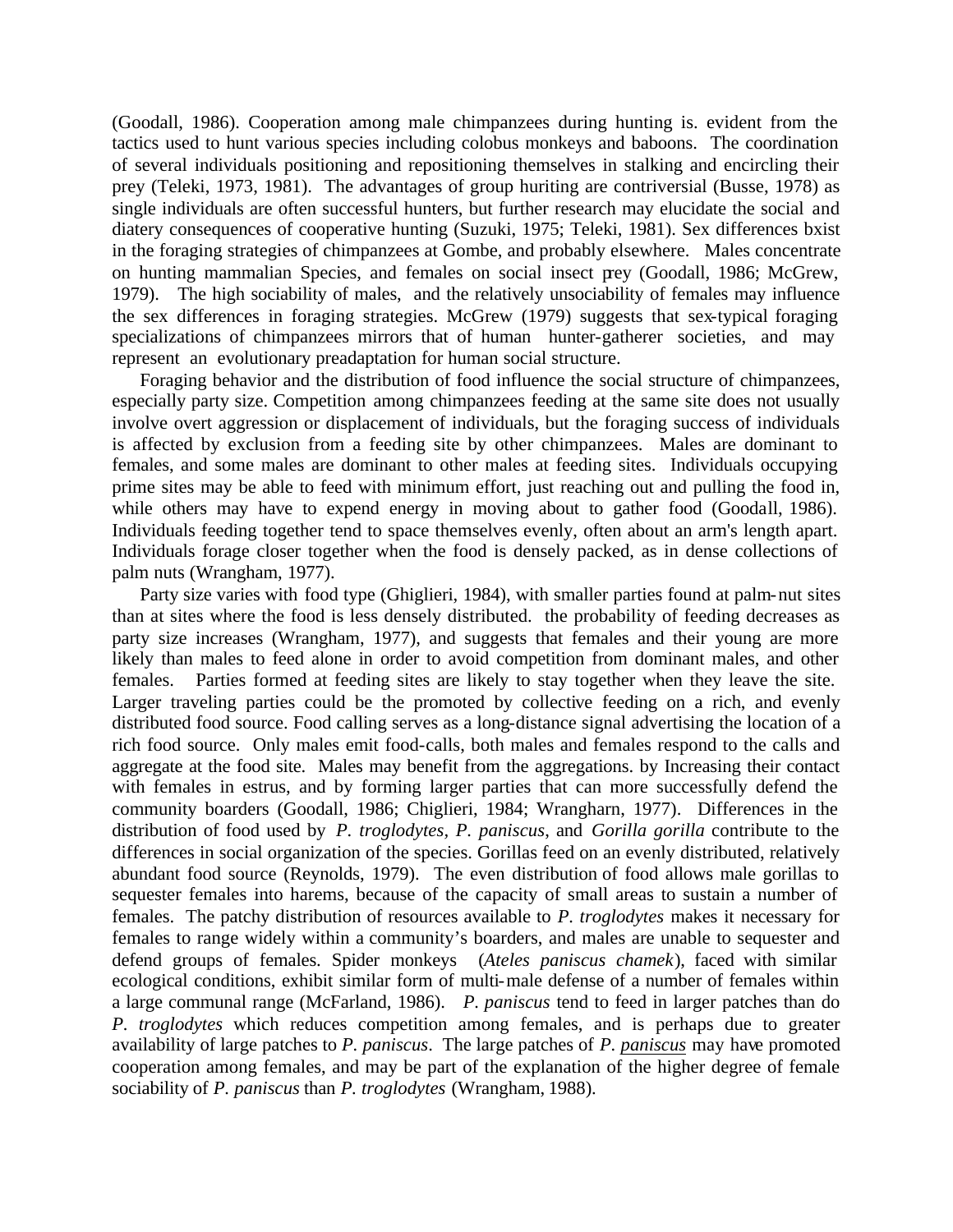### **Captivity:**

Chimpanzee diets in captivity have changed dramatically over the course of the last 90+ years. The lack of adequate foods to meet the nutritional needs of the species was a major contributing factor to chimpanzee mortality in the early years of zoo management. The development of what was thought to be a nutritionally complete primate diet, or monkey chow, has enhanced the health and longevity of zoo chimpanzees.

The specific nutritional requirements for chimpanzees are still not completely understood. Most diets analyses are based on human recommended daily allowances (RDA). As with humans, the nutritional requirements of chimpanzess change with age and various physiological states. For an approximation of chimpanzee nutritional requirements, consult human RDA tables Diets serve two functions in captive environments. First and foremost, diets, when properly designed, meet the nutritional requirements of the species. They also, when properly designed, can be a valuable source of environmental enrichment for chimpanzees and educational facilitators for the public. As was indicated previously, the majority of a wild chimpanzee's day is spent foraging for food. The foraging techniques performed by wild chimpanzees can be considered to be definitive species-typical behaviors. The aim of an SSP is to ensure behaviorally representative as well as genetically representative populations in zoological institutions.

Diversity of items within a chimpanzee diet and diversity in the ways in which the diet items are presented to the chimpanzees provides a great deal of environmental enrichment. Diet items that require long processing times have been shown to successfully reduce the incidence of agonistic and abnormal behaviors (Bloomsmith et al., 1988). Foraging for diet items that are small and widely dispersed tends to occupy longer periods of time than consuming items fed in a more "concentrated" fashion. This increased time spent foraging is more typical of a wild chimpanzee's daily activities, and as such helps in providing a more accurate educational experience for the public. The time and behaviors surrounding the search for, preparation of, and consumption of food items are an integral part of chimpanzee social dynamics, physiological and psychological development and psychological well-being.

Novelty in the diet provides important stimulation for the chimpanzees. However, diet items need to be evaluated and approved by the staff veterinarian before being offered to the chimpanzees. Diets, in general, should be evaluated regularly as part of an overall preventative health program for chimpanzees. Nutritional assays should be performed to determine the beneficial and detrimental aspects of an institution's chimpanzee diet, and any major change to the diet should be followed by an additional nutritional assay.

The best chimpanzee diets will combine food items that meet all the nutritional needs of the chimpanzee with items that are stimulating and that enhance the environmental enrichment of the space the chimpanzees live in.

These twin goals are not necessarily mutually exclusive. Items like Monkey Chow provide a complete balanced nutrition source, but provide limited stimulation unless widely disperesed or "hidden" in hay or straw (besides that, they just don't taste very exciting). There are, however, a number of food items that are both nutritionally beneficial and stimulating. The following tables list the food items that are currently fed to chimpanzees, the number of institutions that feed them, and the percentages of the total number of responding institutions that feed a given food item. N=27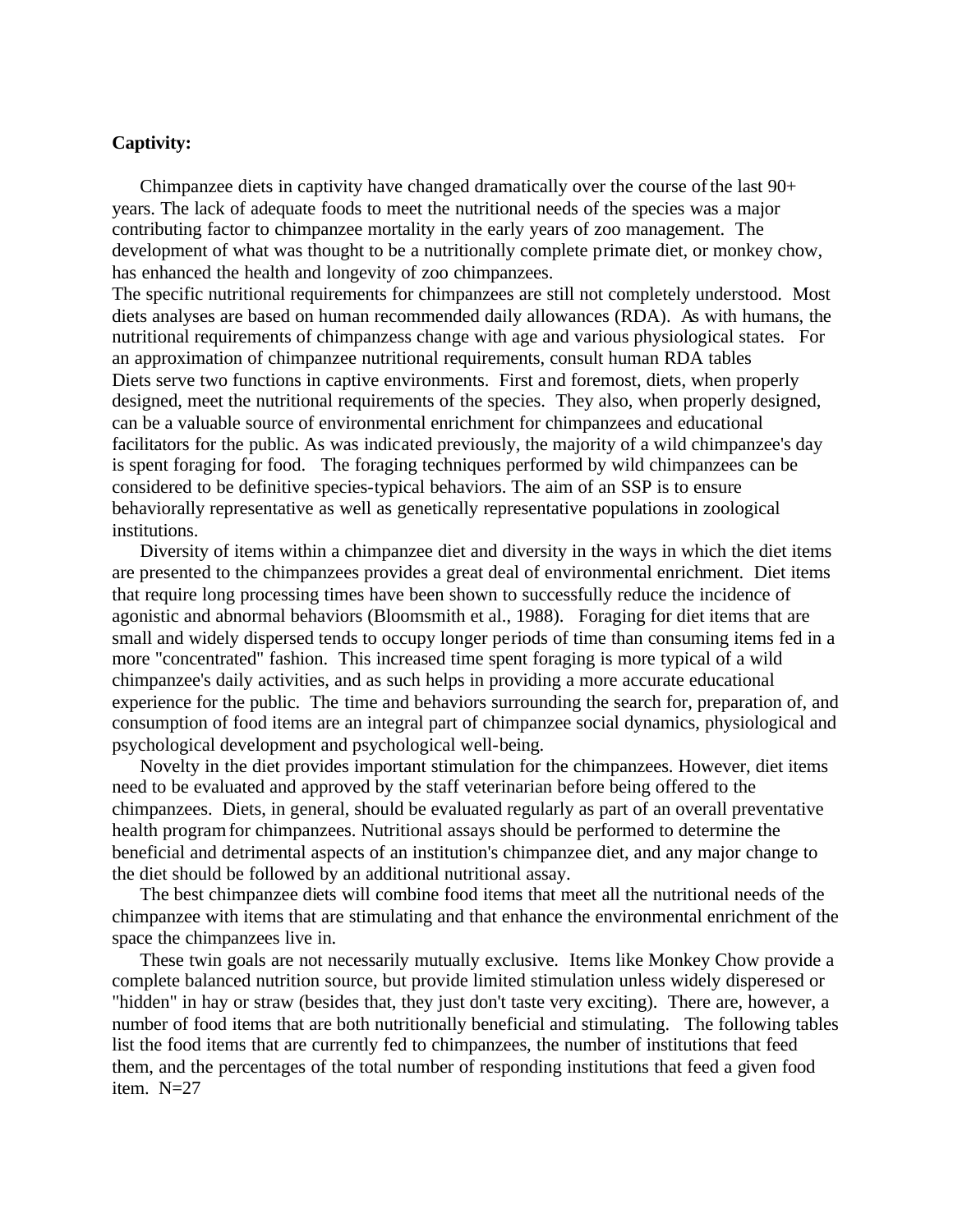# **Table 3.3 Vegetables**

| <b>Vegetable Type</b> | # of Inst      | % of Inst | <b>Vegetable Type</b>    | # of Inst      | % of Inst |
|-----------------------|----------------|-----------|--------------------------|----------------|-----------|
| Beans, Green          | 7              | 26%       | Onions                   | 11             | 41%       |
| <b>Beets</b>          | $\mathcal{E}$  | 11%       | Parsnips                 | 1              | 4%        |
| <b>Broccoli</b>       | 10             | 37%       | Peas, Hulled             | $\overline{2}$ | 7%        |
| <b>Brusel Sprouts</b> | 1              | 4%        | Peas, Snow               | 3              | 11%       |
| Cabbage               | 6              | 22%       | Peppers, Bell            | 4              | 15%       |
| Carrots               | 20             | 74%       | Pomegranate              | $\mathbf{1}$   | 4%        |
| Cauliflower           | $\overline{4}$ | 15%       | Potatoes, Sweet/Yams     | 20             | 74%       |
| Celery                | 11             | 41%       | Potatoes, White          | 11             | 41%       |
| Chard                 | 1              | 4%        | Pumpkins                 | $\mathbf{1}$   | 4%        |
| Corn on the Cob       | 9              | 33%       | Radishes                 | $\mathbf{1}$   | 4%        |
| Cucumbers             | 4              | 15%       | Rhubarb                  | 1              | 4%        |
| Eggplant              | $\overline{c}$ | 7%        | Rutabagas                | $\overline{c}$ | 7%        |
| Endive                | $\overline{c}$ | 7%        | Spinach                  | 8              | 30%       |
| Escarole              | $\overline{c}$ | 7%        | Sprouts, Bean            |                | 4%        |
| Greens, Beet          | 1              | 4%        | Sprouts, Soybean         | 1              | 4%        |
| Greens, Collard       | 3              | 11%       | Squash, Acorn            | $\overline{c}$ | 7%        |
| Greens, Mustard       | 3              | 11%       | Squash, Butternut        |                | 4%        |
| Greens, Turnip        | 1              | 4%        | Squash, Generic          |                | 4%        |
| Kale                  | 8              | 30%       | Squash, Spaghetti        | 1              | 4%        |
| Kohlrabi              | 1              | 4%        | Squash, Yellow           | 4              | 15%       |
| Leaks                 | 1              | 4%        | Squash, Zucchini         | $\overline{4}$ | 15%       |
| Lettuce               | 18             | 67%       | Tomatoes                 | 10             | 37%       |
| <b>Mushrooms</b>      | 1              | 4%        | Turnips                  | 5              | 19%       |
| Okra                  | $\mathbf{1}$   | 4%        | Vegetables, Frozen Mixed | 3              | 11%       |

## **Table 3.4 Fruits**

| <b>Fruit Type</b>    | # of Inst      | % of Inst | <b>Fruit Type</b>   | # of Inst      | % of Inst |
|----------------------|----------------|-----------|---------------------|----------------|-----------|
| Apples               | 24             | 89%       | Mangos              | 3              | 11%       |
| Apricots             | 3              | 11%       | Melon, Cantaloupe   | 7              | 26%       |
| Avocados             | $\overline{c}$ | 7%        | Melon, Honeydew     | $\overline{4}$ | 15%       |
| <b>Bananas</b>       | 20             | 74%       | Melon, Water        | 5              | 19%       |
| <b>Blackberries</b>  | 1              | 4%        | Nectarines          | 3              | 11%       |
| <b>Blueberries</b>   | 1              | 4%        | Oranges             | 22             | 81%       |
| Cherry's             | $\overline{2}$ | 7%        | Papayas             | 4              | 15%       |
| Cocoanuts            | $\overline{2}$ | 7%        | Peaches             | $\overline{4}$ | 15%       |
| Cranberries          | 1              | 4%        | Pears               | 6              | 22%       |
| Dates                | $\overline{c}$ | 7%        | Persimmons          | 1              | 4%        |
| Figs                 | 3              | 11%       | Pineapples          | 4              | 15%       |
| <b>Frozen Fruits</b> | 1              | 4%        | Plums               | 4              | 15%       |
| <b>Fruit Juices</b>  | 1              | 4%        | Prunes              | 1              | 4%        |
| Grapefruits          | 4              | 4%        | Raisins             | 12             | 44%       |
| Grapes               | 15             | 56%       | Raspberries         | $\overline{c}$ | 7%        |
| Guava                | 1              | 4%        | <b>Strawberries</b> | 3              | 11%       |
| Jicima               | 1              | 4%        | Tangelos            | $\overline{2}$ | 7%        |
| Kiwi                 | 1              | 4%        | Tangerines          | 3              | 11%       |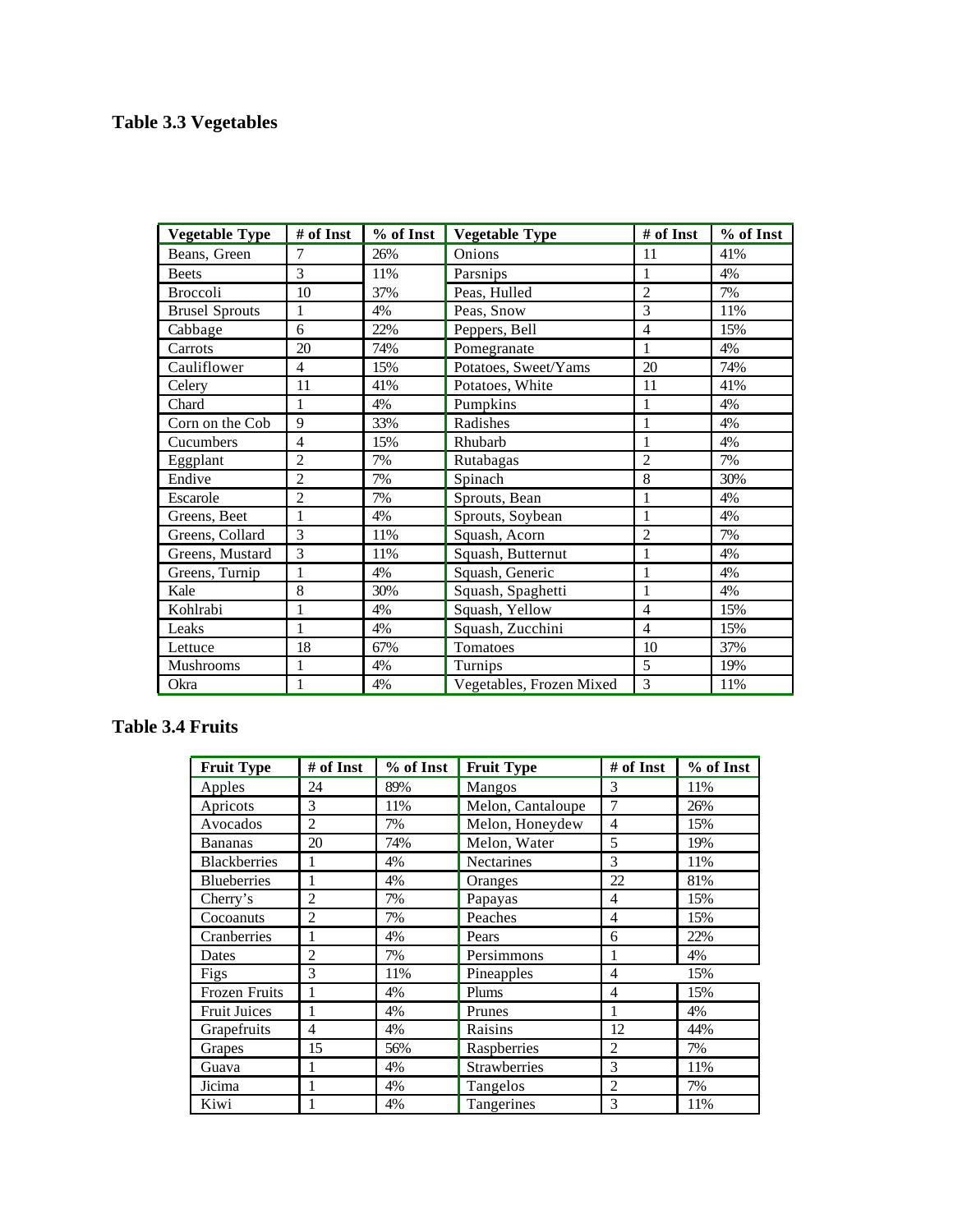|  | emons |  | $1\%$<br>. . | . |  | 4%<br>$\cdots$ |
|--|-------|--|--------------|---|--|----------------|
|--|-------|--|--------------|---|--|----------------|

### **Table 3.5 Cereals**

| <b>Cereal Type</b> | # of Inst      | % of Inst |
|--------------------|----------------|-----------|
| <b>Bread</b>       | 3              | 11%       |
| Cereals, Generic   | 4              | 15%       |
| Cherrios           | 1              | 4%        |
| Crispix            | 1              | 4%        |
| Oats, Rolled       | 1              | 4%        |
| Rice, Brown        | 2              | 7%        |
| Rice, Cakes        | 2              | 7%        |
| Rice, Checks       | 2              | 7%        |
| Rice, Puffed       | $\mathfrak{D}$ | 7%        |
| Wheat, Chex        | 1              | 4%        |
| Wheat, Puffed      | 2              | 7%        |

#### **Table 3.6 Miscellaneous Food Item.**

| <b>Miscellaneous Type</b> | # of Inst      | % of Inst | <b>Miscellaneous Type</b>      | # of Inst      | % of Inst |
|---------------------------|----------------|-----------|--------------------------------|----------------|-----------|
| <b>Bamboo</b>             |                | 4%        | <b>Peanut Butter</b>           | $\mathfrak{D}$ | 7%        |
| Chicken Scratch           |                | 4%        | <b>Peanut Butter Sandwich</b>  |                | 4%        |
| <b>Cottage Cheese</b>     | $\overline{c}$ | 7%        | Popcorn                        | 2              | 7%        |
| Egg, Generic              |                | 4%        | Primate Diet, Canned           |                | 4%        |
| Eggs, Hard Boiled         | 3              | 11%       | Primate Pellets, Dry           | 22             | 81%       |
| Granola                   |                | 4%        | Rice, Meat, and Vegetable Stew |                | 4%        |
| Jello                     | 4              | 15%       | Seeds, Generic                 | 3              | 11%       |
| Milk                      | $\overline{c}$ | 7%        | Sugar                          |                | 4%        |
| <b>Muffins</b>            |                | 4%        | Sugar Cane                     | 3              | 11%       |
| Mustard                   |                | 4%        | Torillas                       |                | 4%        |
| Nuts, Generic             |                | 4%        | Yogurt                         | 3              | 11%       |
| Nuts, Peanuts             | 6              | 22%       |                                |                |           |

The frequency with which food items are fed varies from institution to institution. Some feed the majority of the daily diet at one time, using forage items such as cereals and berries for behavioral enrichment during the day. Some zoos divide the daily diet into several feedings, typically A.M., Noon and P.M. Still others, cut the daily diet into small pieces, Usually with the exception of dry primate diet, and spread the diet throughout the environment in an attempt to simulate wild foraging conditions. The method used to feed the diet is best determined through consideration of the to main goals of a diet, nutrition and enrichment, along with the other aspects of the care routine such as, moving the group from one location to another (exhibit area to holding area), the social dynamics of the group, the educational value to the public, and the methods used to maintain a clean, healthy environment.

Nutrition-related problems are fairly uncommon in chimpanzees today. However, hypercholesterolemia (serum cholesterol >200-250 mg/dl) occurs in many chimpanzee collections. Cholesterol levels in excess of 400 mg/dl have been reported. Although the cause of hypercholesterolemia is multifactorial, feeding low cholesterol diets to chimpanzees with hypercholesterolemia has significantly reduced serum cholesterol in some individuals.

Another diet-related problem frequently seen in adult female chimpanzees is iron deficiency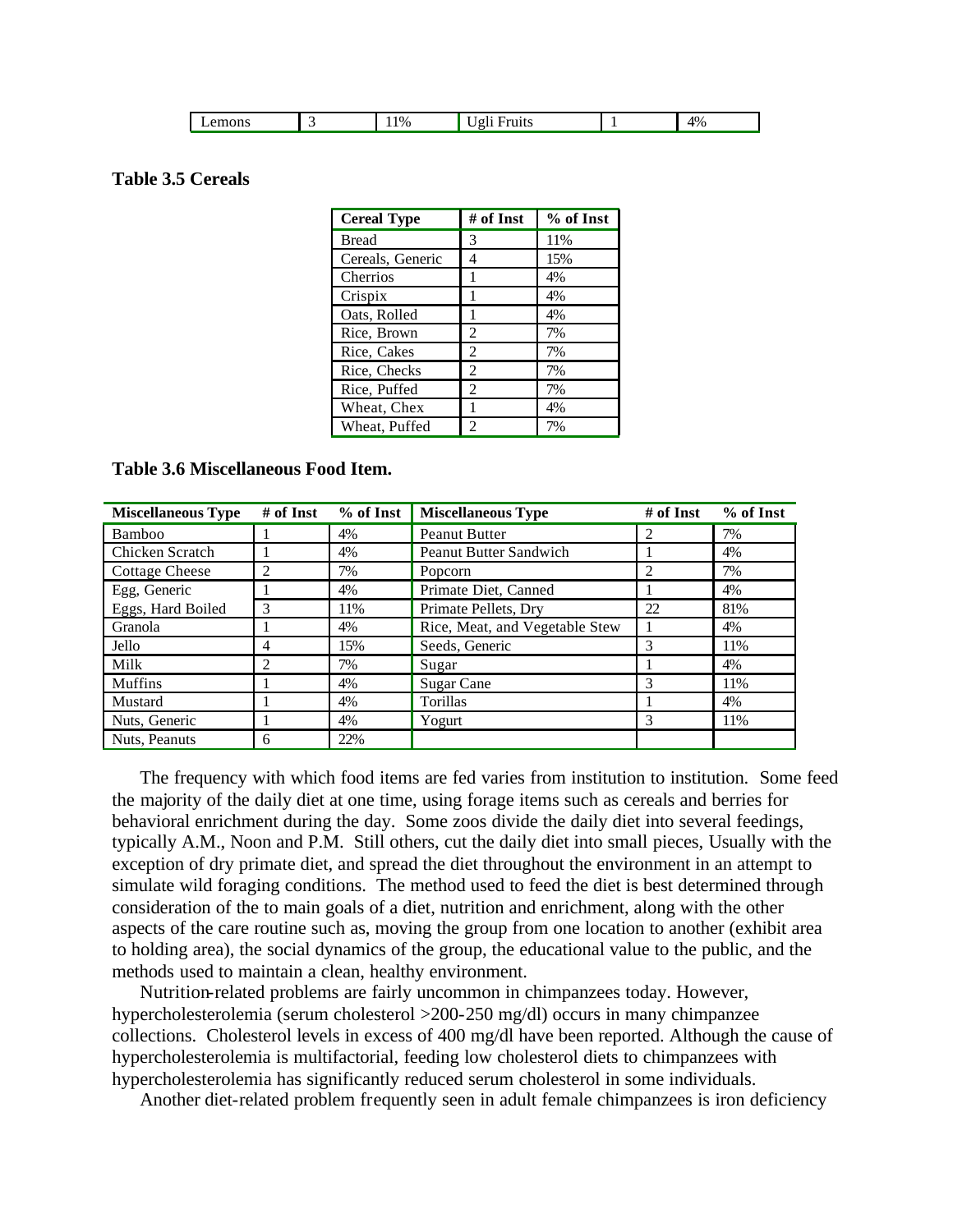anemia. Iron supplementation should be considered in female chimpanzees with hematocrits below 35% provided no other cause of anemia can be detected.

Dry skin responsive to increased fat content in the diet has been reported in several chimpanzees. If the dietary fat content is to be increased, a source of polyunsaturated fat containing a high proportion of essential fatty acids (such as safflower oil) should be used. All of these items, whether health related, behavior related, or procedural, factor into a decision of when and how to feed the daily diet. Balancing them appropriately enhances the experience of the public, the effectiveness of husbandry practices and most importantly<sub>1</sub> the health and well being of the chimpanzees.

#### **Nutrition Recommendations:**

- Chimpanzees should be fed a diet that includes a mixture of vegetables, fruits, cereals, and nutritionally complete dry food. Some of the food items should be fed in a manner that requires preparation and/or search and location by the chimpanzees.
- The daily diet should be fed in a manner that ensures that each individual in the group is receiving the amount and quality of food needed to remain healthy.
- The daily diet should be fed in a manner that provides a significant level of environmental enrichment for the chimpanzees.
- Diets should be evaluated on a regular basis to ensure that the nutritional needs of each group member are being met. This evaluation should be based on a combination of dietary assays, medical examinations and an awareness of the life stages i.e. infant, adolescent, pregnant female, older individual) of the individuals in the group.

#### **Nutrition Suggestions:**

- Provide a variety of items to the group. Change diet items frequently to provide maximum novelty (ensure that total daily diet meets nutritional needs of group).
- Chop larger diet items into small pieces and feed food items that are small and easily dispersed to increase the time spent foraging for food items.
- Take advantage of seasonal availability of certain unique food items.

## Hand Rearing of Captive Chimpanzees Ingrid Porton

### Infant Care-Taking and Socialization

The strongest bond in chimpanzee society is between mother and infant. Completely helpless at birth, an infant chimpanzee is fully dependent on the care of its mother and for the first four months of its life is in continual contact with her. The infant is typically carried ventrally by the mother who supports the baby until it is strong enough to cling by itself. While walking, the mother usually supports the infant with one hand although when she climbs she may tuck up one leg and cradle the youngster. The age at which the infant begins to ride on the mother's back varies with the individual personalities of the mother and infant. Typically, this begins at five to seven months (van Lawick-Coodall, 1967), but some mothers may encourage youngsters to ride dorsally at an earlier age (Nicolson, 1972). Locomotor independence is reached somewhere between four and six months of age (Mason, 1972). Nicolson (1972) found that independence occurs earlier in a less complex environment, thus captive born chimps may explore their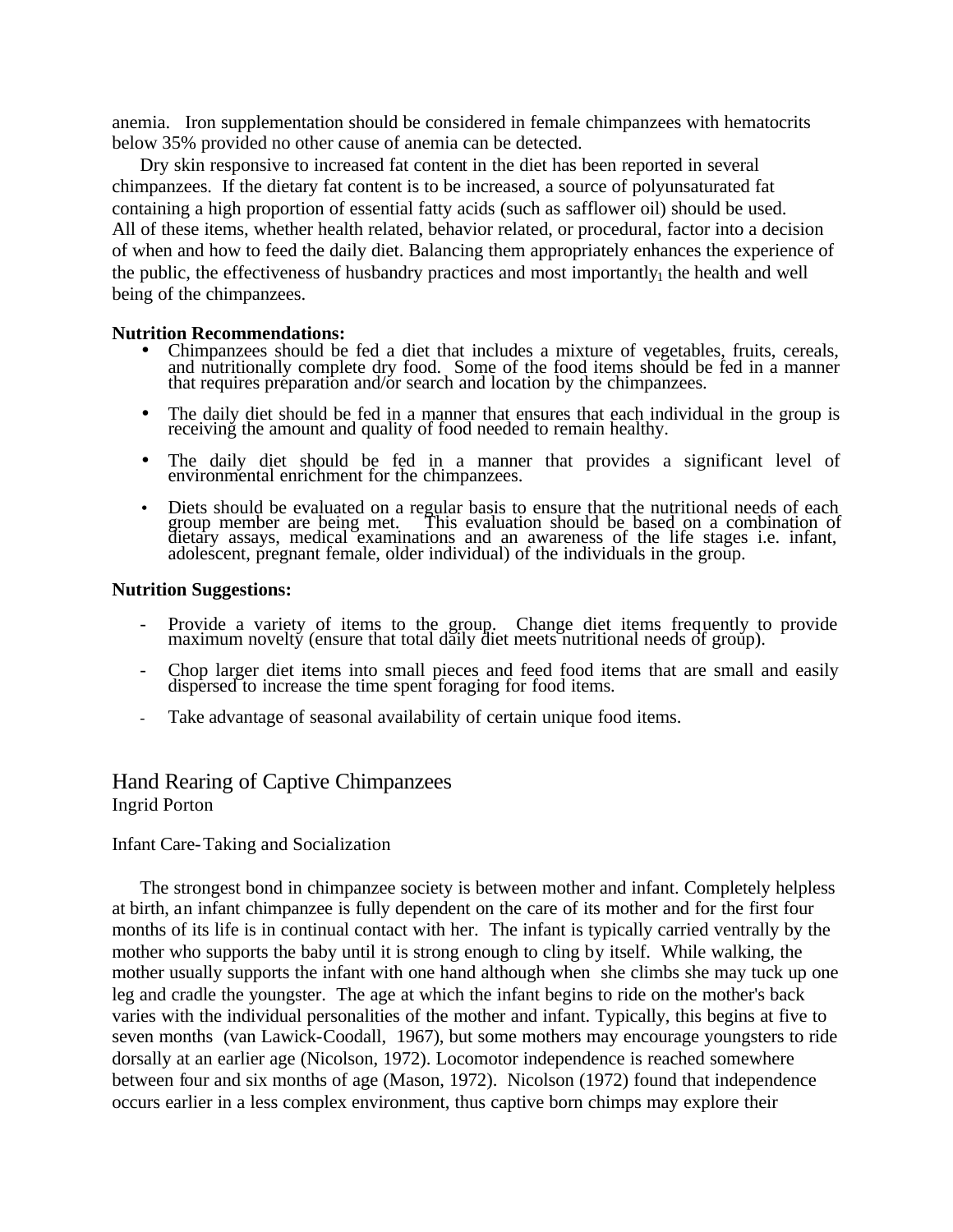generally less complex environment earlier than wild born infants.

Flienske and Griffen (1978) noted that for the first 69 days infants spent 6-11% of their time nursing. Nicolson (1972) calculated nursing bouts per hour and found that for the first four months infants nursed three times per hour for an initial average of 3.9 minutes but gradually decreasing to 2.9 minutes per bout. Females assist the infant in locating a nipple by holding the youngster near her breasts. Infants may begin experimenting with solid food as early as 11 weeks (Nicolson, 1972) although 15 weeks is more typical (Coodall, 1990). Infants learn what to eat and how to process the food items by observing their mother and by taking small bits of food from her. Mothers also shape feeding behavior by taking inappropriate food items away from their infant. Weaning is a gradual process, which is generally completed before the birth of the mother's next offspring. At Gombe and Mahale, this occurred when the youngster was five years old (Hiraiwa-Hasegawa, 1989). Weaning is a traumatic time for the young chimpanzee and may lead to depression that lasts for a month to a year (Clark, 1972).

Because of the fluid nature of the chimpanzee's social systems, the infant grows up in a varying and diverse social environment. An infant born to a multiparous female may be in the continual company of a sibling as well as its mother. The extent to which an infant is exposed to other individuals in its community can vary with family size, status and/or sociability of its mother, food availability and dispersal, and individual personality. Goodall (1986) observed that a youngster actively engaged in playing with a peer may refuse to follow its mother and thereby affect its own opportunity to socialize. Alloparental care is common among chimpanzees and most often provided by male and fema le siblings (Goodall, 1986). However, Nishida (1983) reports that at Mahale unrelated nulliparous females exhibited alloparental care as well. Transfer of the infant to an alloparent is initiated by the infant or the alloparent, not by the mother. Adult males may also exhibit alloparental care, but mothers are more wary of such interactions arid supervise them more closely.

#### Primate Socialization

It is well known that learning plays a central role in the behavioral development of a primate. Although certain behaviors may be fixed, the appropriate expression of these behaviors is learned through the process of socialization. "Socialization refers to the sum total of an animal's past social experiences which, in turn, may be expected to shape future social behavior. Socialization is that process linking an ongoing society to a new individual. Through socialization, a group passes its social traditions and life-ways to succeeding generations. The socialization process ensures that adaptive behavior will not have to be discovered anew each generation." (Poirier, 1972). Poirier goes on to state "since most primates live a rather complex social life, they must learn to adjust to one another, to get along; compared to most of the animal world, primate societies may have the greatest differentiation of learned social roles."

Although a chimpanzee may be weaned at five years of age, the youngster spends another 7 to 10 years traveling with its mother. Thus over a period of about 15 years, the maturing chimp is learning to live in its ecological and social environment. Feeding, nest building, tool making, sex roles, parental behavior, and the ability to effectively and appropriately communicate with a range of conspecifics are but some of the behaviors learned during childhood and adolescence. Learning occurs not only through interactions' with adults but also with peers and differs between the sexes. For example, maturing males spend considerably more time in rough and tumble play with peers than do females. Such rough play not only prepares them for their future role as adults but also begins to define their relationship to one another. Young males also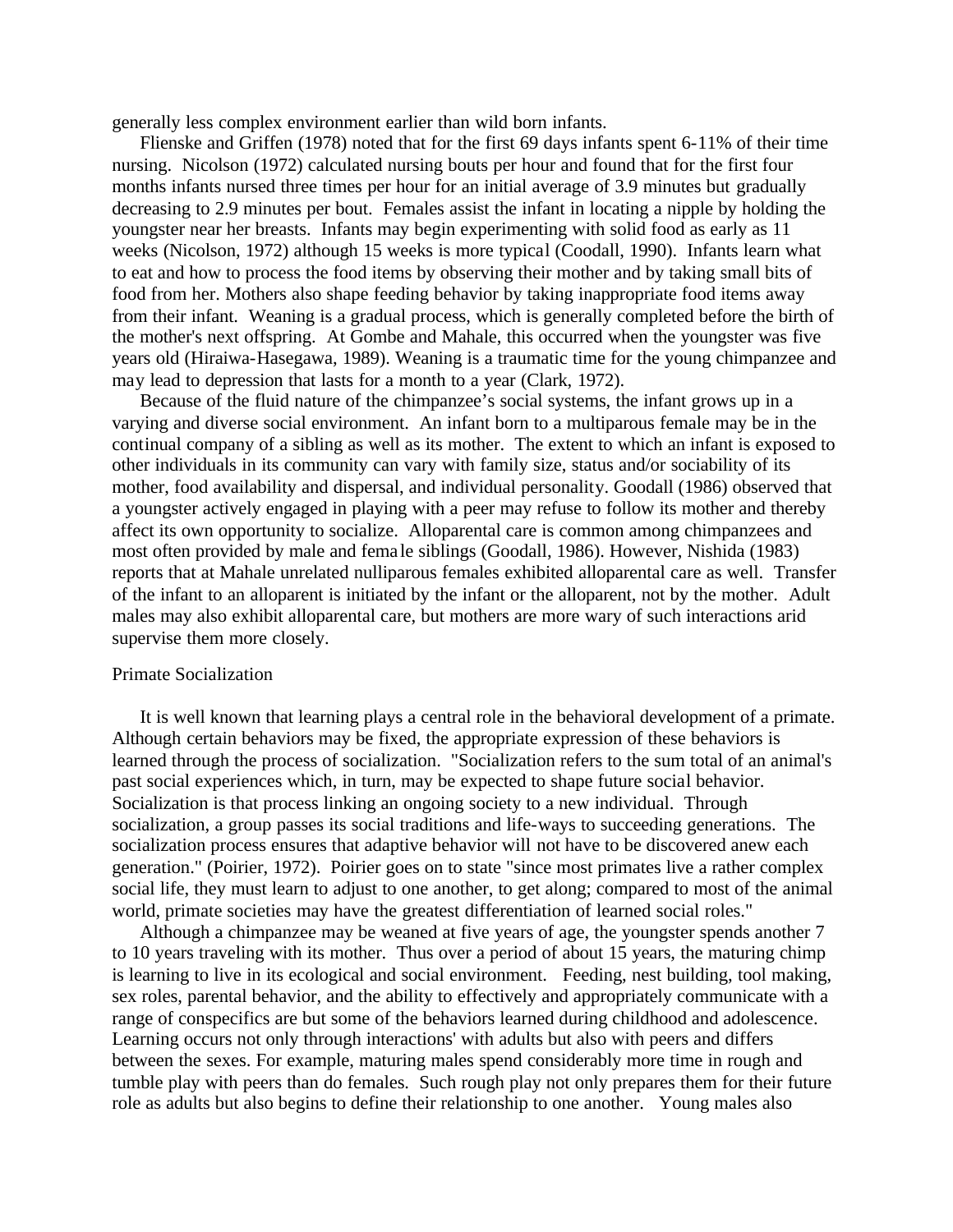spend more time watching adult males, an activity of which the adults are very tolerant. In contrast, maturing females spend more time with their mother and her subsequent offspring. The young female observes her mother care for the infant and spends considerable time handling the infant. Additionally, during this time mothers may actually contribute to shaping their daughters' maternal skills by retrieving infants when mishandled and permitting continued contact when the daughter's interactions are appropriate (Goodall, 1986).

#### **Social Isolation**

The effects of socially isolating an infant primate have been well documented. Infants partially or totally isolated for differing periods of time exhibit varying degrees of social disturbances and inadequacies. Harlow's (1962, 1966) work with rhesus macaques demonstrated that sexual behaviors (females presenting to and standing for males; males mounting and copulating with females) were severely and negatively affected when infants were raised in isolation from their mother and peers. " Motherless mothers" ignored or abused their newborn infants. All youngsters raised in isolation exhibited one or more stereotypic behaviors that later in life interfered with their social interactions. The age at which infants were separated from their mothers, and the duration of social isolation affected the severity of disturbances manifested by the macaques.

Davenport and Rogers (1970) studied the effects of socially isolating 16 infant chimpanzees and placing them in one of four environmentally impoverished housing conditions. All 16 infants developed one or more stereotypic behavior such as rocking, rapid twirling, thumb sucking, eye poking, hand shaking, and posturing. Infants developed stereotypic behaviors by one to two months of age and by two years of age some infants spent three fourths of their day performing stereotypic behavior. Berkson, et al., (1963) found that the manifestation of stereotypic behavior in laboratory-raised chimpanzees occurred most often under stressful conditions.

Eight of the above 16 chimpanzees were' tested at between seven and nine years of age to evaluate intelligence and adaptability. All did more poorly than wild born individuals that were partially mother raised. Socially, the research subjects were "incapacitated." When placed together, the youngsters were fearful and did not seek each other out for comfort or companionship' (Davenport & Rogers, 1970). Sexual behavior was adversely effected in 12 of the above chimpanzees that were studied as adults. Males did not mount or copulate and females did not present when tested with each other. However, when placed with sexually experienced conspecifics, three of the five males and five of the seven females copulated as a result of the persistency of the experienced individuals (Rogers & Davenport, 1969).

#### **Hand-rearing**

In the past, the success of a hand-rearing program was measured by whether a hand-reared individual could reproduce, and in the case of a female, raise her own youngster. These criteria are of course important, but they do not in themselves constitute the entire picture. Fritz (1986) does not use copulation as a primary measure of resocialization in asocial chimpanzees. Never the less, most likely because these behaviors are easily measured, (the individual does or does not copulate/raise its young), they have remained the standard criteria by which to evaluate the success of a hand-rearing program.

However, it should now be clear that a captive breeding program must strive to maintain the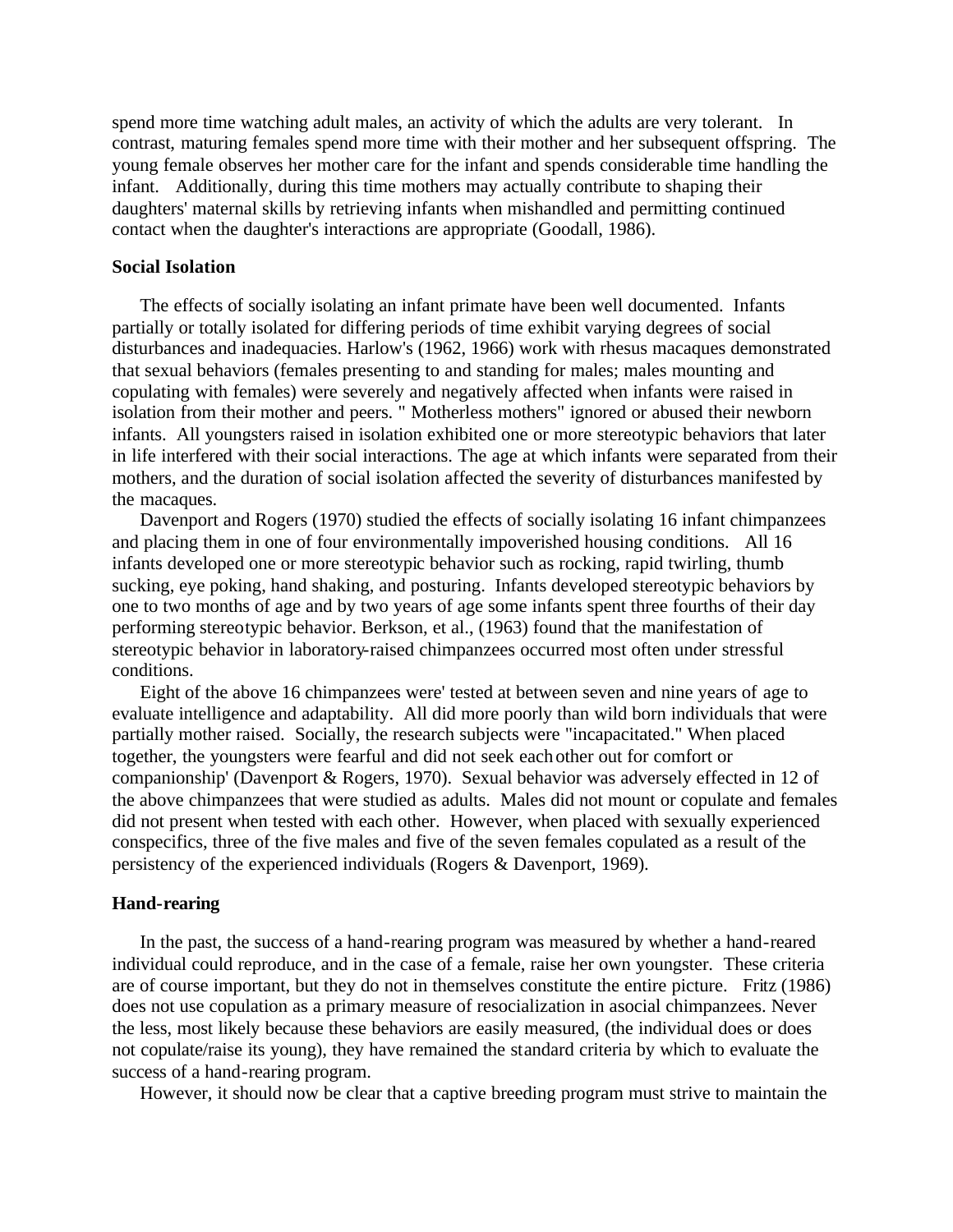full behavioral complexity of a species. Just as we develop breeding programs to maximize retention of the original genetic diversity so should we plan to 'maximize retention of the full repertoire of behavior patterns and intellectual flexibility inherent in a species. To do so requires, at the very least, that infants are raised and socialized by their own kind. (Porton, et al; in prep)

The chimpanzee is an extremely complex and intelligent animal who spends its first ten to 15 years of life learning to become a functioning member of its community. The complexity of the chimpanzee's fission-fusion social system requires that individuals learn how to communicate effectively with a wide range of conspecifics. Hand rearing can detrimentally affect the intellectual, behavioral, and social development of a chimpanzee. **Therefore, the Chimpanze e SSP strongly recommends that all institutions develop breeding programs that increase the likelihood infants will be mother-raised within a social group.**

The Chimpanzee SSP suggests that each institution evaluates, as accurately as possible, the potential of mother-rearing within its breeding group. If certain individuals are assessed as potentially problematic, it is suggested that a two-pronged reproduction management strategy be developed. One strategy would entail the development of a program designed to increase the maternal potential of problem females. The second strategy would be the development of a cross-fostering or hand-raising/resocialization contingency plan.

#### **Methods to Improve Maternal Care**

There are a number of techniques that can be employed to facilitate appropriate maternal care by chimpanzees. Hannah and Brotman (1990) detail the results of their study which looked at the effects of allowing ten pregnant, hand-reared, maternally inexperienced females to be housed with a lactating female and her offspring' and/or to be housed with an infant chimp. Two of the females were exposed to infants with which they could interact, three females were exposed to a mother/infant pair and five females. were exposed to both conditions. Nine females in the control group were not exposed to mothers or infants. The authors found that all but one of the females in the experimental group successfully raised her own infant, whereas no female in the control group was able to raise her youngster. The results strongly suggest that the opportunity to observe mothers care for their offspring, or the experience of handling an infant may overcome maternal deficiencies to the extent that females are able to raise their infants.

Thus an institution that does have a potentially problematic female could work with the SSP to:

- 1. Allow a maternally competent female in the social group to breed and raise her infant prior to breeding the maternally incompetent female.
- 2. Integrate a maternally competent female into the social group and follow step 1.
- 3. Move the maternally incompetent female to another social group that includes competent mothers (and their infants).

A less reliable approach is to develop a training program that is designed to teach a female certain maternal skills. Such a program generally entails training the female to respond to a series of commands that will increase the likelihood that she will hold, carry, and/or nurse her infant. It is, of course, difficult to accurately measure the success of a training program because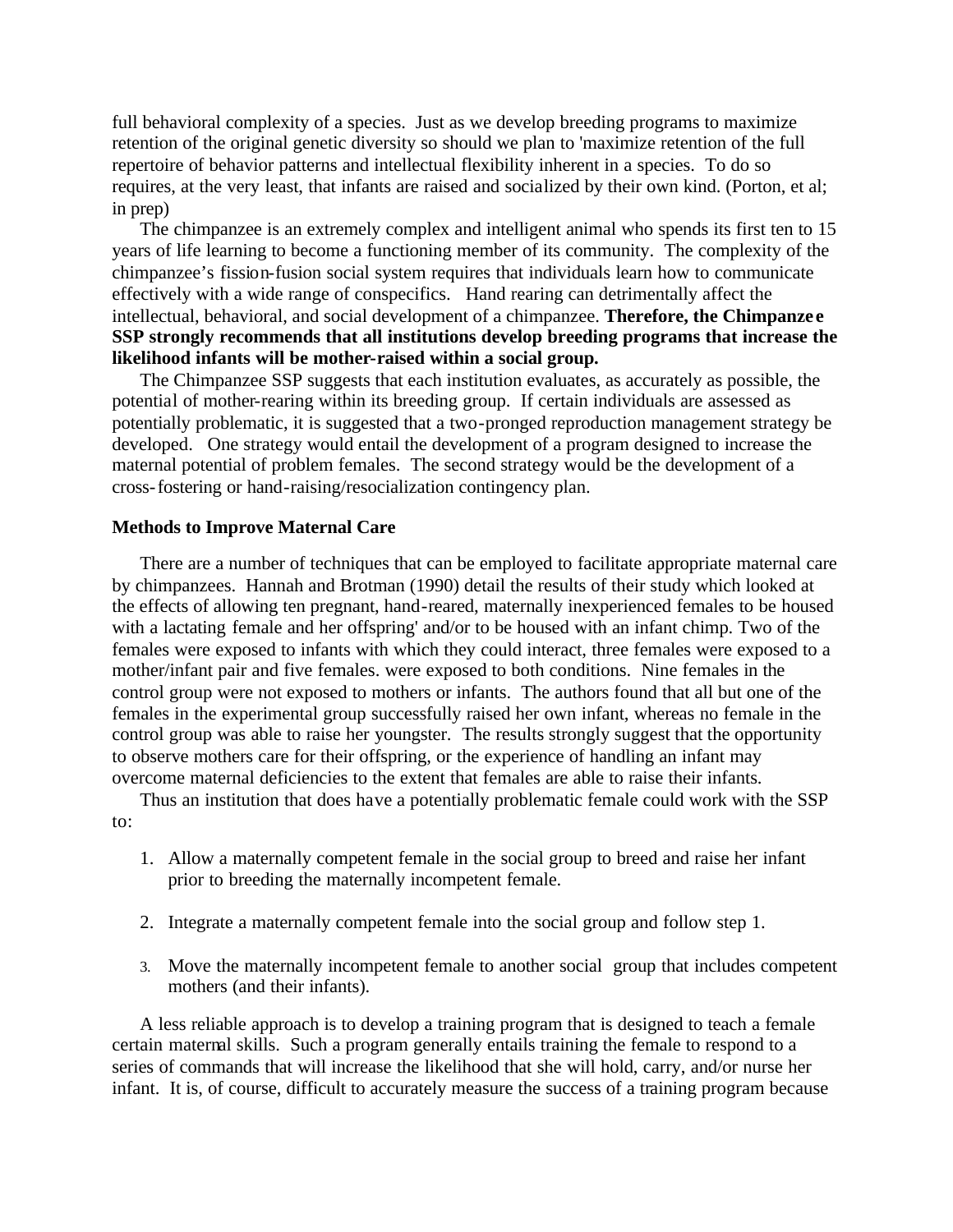so many variables cannot be controlled. Joints (1977) trained a female gorilla to gently handle a doll and raise it to her breast; the female successfully raised her next infant. Another training program involving a gorilla (Schildkraut, 1982) was not successful. If being considered, such a program would benefit from the input of a professional animal trainer working closely with the keeper staff to develop a plan that is consistent and based on positive reinforcement and shaping techniques. Females that have shown a. range of appropriate maternal behaviors but have failed to raise an infant due to an identifiable deficiency may prove to be good candidates for a training program.

### **Alternatives to Hand-Rearing**

Following a birth, close monitoring of the mother and infant by staff members familiar with chimpanzee behavior is vital. In the past, infants were often removed from their mother within a day if no nursing or awkward maternal behavior was observed. Competent maternal care is learned and improves with practice. It is therefore incumbent on the staff to carefully evaluate the mother-infant relationship, judge whether the mother's treatment of the infant endangers its health, and then decide whether the infant should remain with. the mother or be removed from her.

Lincoln Park Zoo has developed a 72-hour post-partum observation protocol for gorillas based on their experience that infants can be pulled and successfully hand-reared after 72 hours of not nursing. This protocol can also be applied to chimpanzees as it is known infants can survive three days without nursing (Rogers & Davenport, 1970). This three-day period provides time for the mother and infant to more closely synchronize their behavior and for the manager to evaluate the pair's progress. Obviously this does not apply to a mother who completely ignores or abuses her infant post-partum. A useful guide to rate the mother's behavior in the first 12 hours was developed by Rogers and Davenport (1970; p.363):

- 1. No observed contact between mother and infant with the mother ignoring or actively avoiding the infant.
- 2. The mother occasionally inspects and/or pokes at the infant but there is no prolonged contact or holding.
- 3. Infant in contact with the mother some of the time but is carried inappropriately (upside down or in one hand).
- 4. Mother carries the infant constantly but at times is inattentive to it.
- 5. Mother carries the infant on the ventral surface, allows the infant to grasp, and responds to the infant's vocalizations by readjusting, examining, or clasping it.

It is important to note that Rogers and Davenport (1970) found that nursing typically did not begin until day 2 or 3. They rarely observed mothers place their infants directly on a nipple. Rather, mothers respond to their infant's vocalizations by readjusting them which increases the 'likelihood the infant will come in contact with the nipple. Eventually the mother learns that placing the infant onto her chest causes the infant to stop vocalizing and relieves tension in her breast.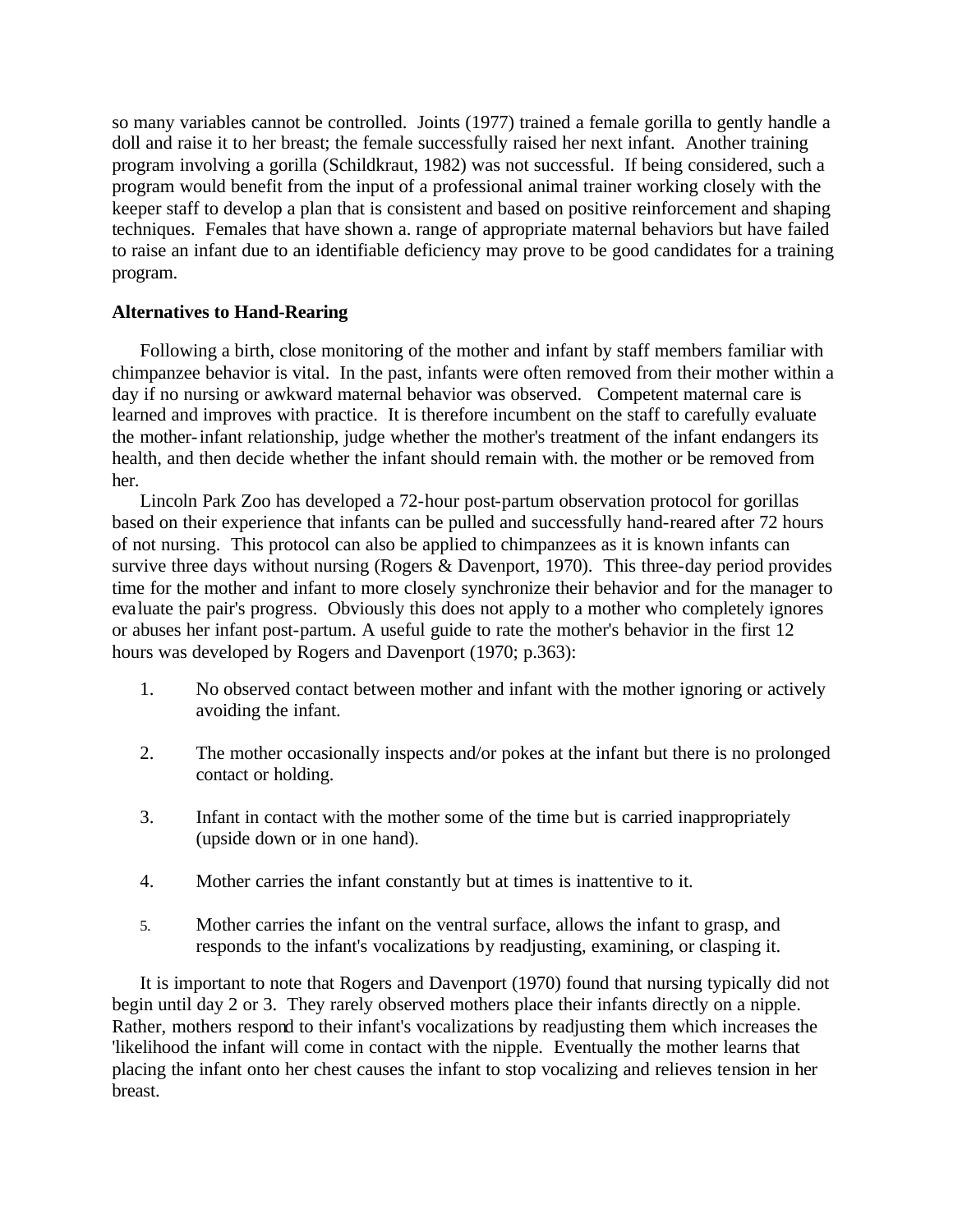If observations indicate that the infant chimp is not nursing and human intervention is necessary the following alternatives to hand raising should be considered:

- 1. If the female is exhibiting behaviors 2, 3, or 4 (no abusive behavior occurring) and the infant has not been able to nurse, it may be necessary to provide the mother and infant with more time to coordinate nursing behavior. Additional time could be obtained by removing, bottle-feeding, and returning the infant to its mother. An example of this scenario occurred at the St. Louis Zoo. A 12-year-old nulliparous, hand-raised female who had been exposed to mothers and infants, gave birth to a male infant. The female was attentive to the infant but frequently carried him between her abdomen and thigh; while resting she' generally laid him on her abdomen, well away from her chest. . During the day time observations, the infant was not observed to nurse, so' on the morning of the fourth day he was removed from the female and bottle-fed for 24 hours (first pedialyte, then diluted and finally full-strength Enfamil). He was returned to his mother who was immediately attentive to him, but again, nursing was not observed for the following 36 hours. The infant was again removed for 24 hours, bottle-fed,, and successfully returned to his mother. The next day six nursing bouts were observed, and the female went on to successfully raise the youngster.
- 2. With a female that prevents an infant from nursing, it may be possible to sufficiently distract the mother to allow the infant to nurse. Alternatively, anesthetizing the female to then permit the infant to suckle 'may stimulate further nursing. Such a procedure may be particularly beneficial if the female's breasts are very full and tender, and milking her will relieve her discomfort.
- 3. If a female chimpanzee exhibits adequate to good maternal behavior but prevents the infant from nursing or has insufficient milk, a supplemental feeding program may be possible. Such a program was successfully carried out with a female gorilla at the Audubon Zoo. The mother of a two month old gorilla was actively preventing the infant from nursing a sufficient amount. Because the mother would bring the infant up to the wire, and because she could be distracted by being slowly hand-fed, the staff was able to supplement the infant with a bottle.
- 4. Another alternative to hand rearing is possible if a surrogate mother is available to adopt the infant. Obviously, it would be ideal if the surrogate was lactating. If no lactating surrogate is available, a maternally competent female who would permit the infant to be bottle fed, as described above, should be considered. If the natal institution does not have an available surrogate, it would be advisable to contact the SSP to determine if another participating institution might be able to provide a surrogate.

### **Hand-Rearing Protocol:**

If no alternatives to hand rearing are possible, i.e., the infant remaining with the mother is considered to be life-threatening and there are potential surrogate mothers, a program with the objective to resocialize the infant with other chimpanzees at as early an age as possible should be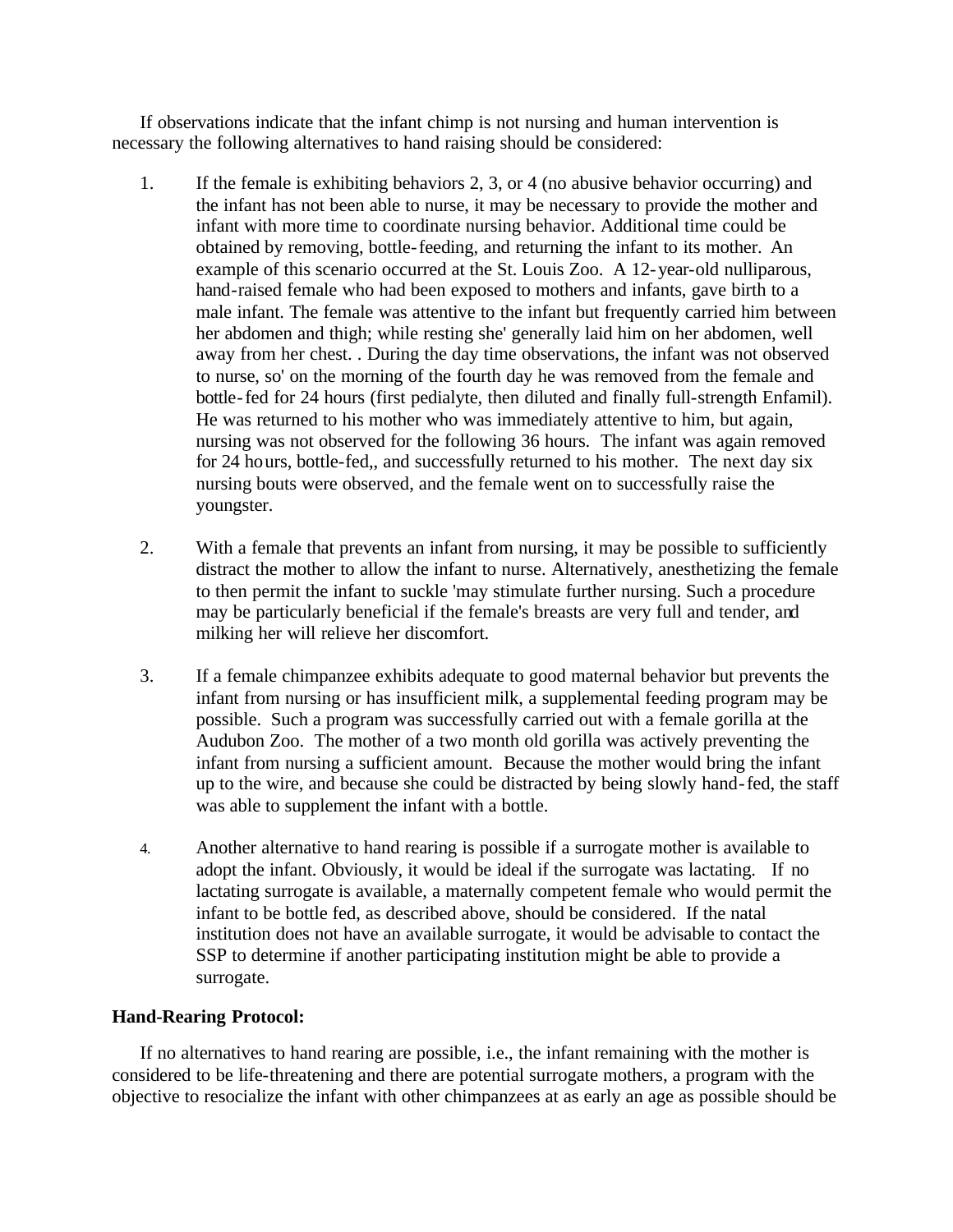designed. A hand-rearing program can basically be divided into two parts: 1. Meeting the physical needs of the infant and, 2. Meeting the -psychological and social needs of the infant.

#### **Physical Needs**

Because of their similarity to humans, meeting the physical needs of a chimpanzee infant is greatly simplified. Human formulas such as Enfamil and Similac, which are very similar in composition, have been successfully used to hand-raise great apes, including chimpanzees. Isomil, a soy based formula, can be used if the infant is allergic to milk protein or lactose. The amount of formula fed should be based on body weight; in great apes and humans that ratio is 20 to 25% of the infant's body weight per day. Optimally, feedings should be spread over a 24 hour period, 2 1/2 to 3 hours apart. Not all institutions are able to provide 24-hour care throughout the entire rearing period, but should try to adjust schedules to at least allow continual care the first two weeks. Thereafter, a schedule comprised of seven feedings divided evenly between 6 am and 12 am has been successful (St. Louis Zoo records). Because infant chimps in the wild begin to test solids at about 15 weeks, this would be an appropriable age at which to gradually introduce a variety of food items. The purpose is to allow the youngsters to experiment/play with the taste and texture of different foods while still obtaining nutritional requirements from their formula feedings.

Nursery protocol should include accurate records that include amount fed and consumed at each feeding, stool amount and formation, daily weights, and body temperature. Hand-rearing methods, veterinary care, and notes on infant development and behavior should be included. For more detailed information on hand-rearing techniques and veterinary concerns refer to the series of articles in: Clinical Management of Infant Great Apes (Graham & Bowen, eds.); and Anderson, 1966.

#### **Psychological/Social Needs**

The psychological and social needs of infant chimpanzees should be recognized and incorporated into every stage of the hand-rearing process. Initially these needs will have to be attended to by the infant's human caregivers. However, the infant is afforded the best chance of becoming socialized if it is introduced to peers at an early age.

Careful attention should be given to providing the young chimpanzee with a stimulating and challenging environment. Initially that may mean providing a hanging mobile where the infant can see it, stuffed toys (that are safe, i.e., fur not easily plucked and consumed), or other colorful objects. Many of the items people buy human infants are safe and Stimulating for infant apes. More complex toys, cardboard boxes, climbing structures, etc. should be provided the infant as it matures. Opportunities to exercise outdoors should be encouraged.

Traditionally, infant apes that require hand raising in zoos have been taken away from the adult facility, usually to be raised in a "nursery" located in the children's zoo. This approach is beginning to be challenged, as more people realize the value of allowing an infant ape to grow up near adults. Consideration should be given to setting up an area within the actual ape facility should an infant require hand rearing. This was successfully accomplished with an infant gorilla at the Toledo Zoo (Favata, pers. comm.).

There has always been some concern among zoo professionals that hand-raised primates may become imprinted on humans. This concern was supported by Davenport and Rogers (1970) who suggested that human-raised chimpanzees were more socially dysfunctio~a~ than chimps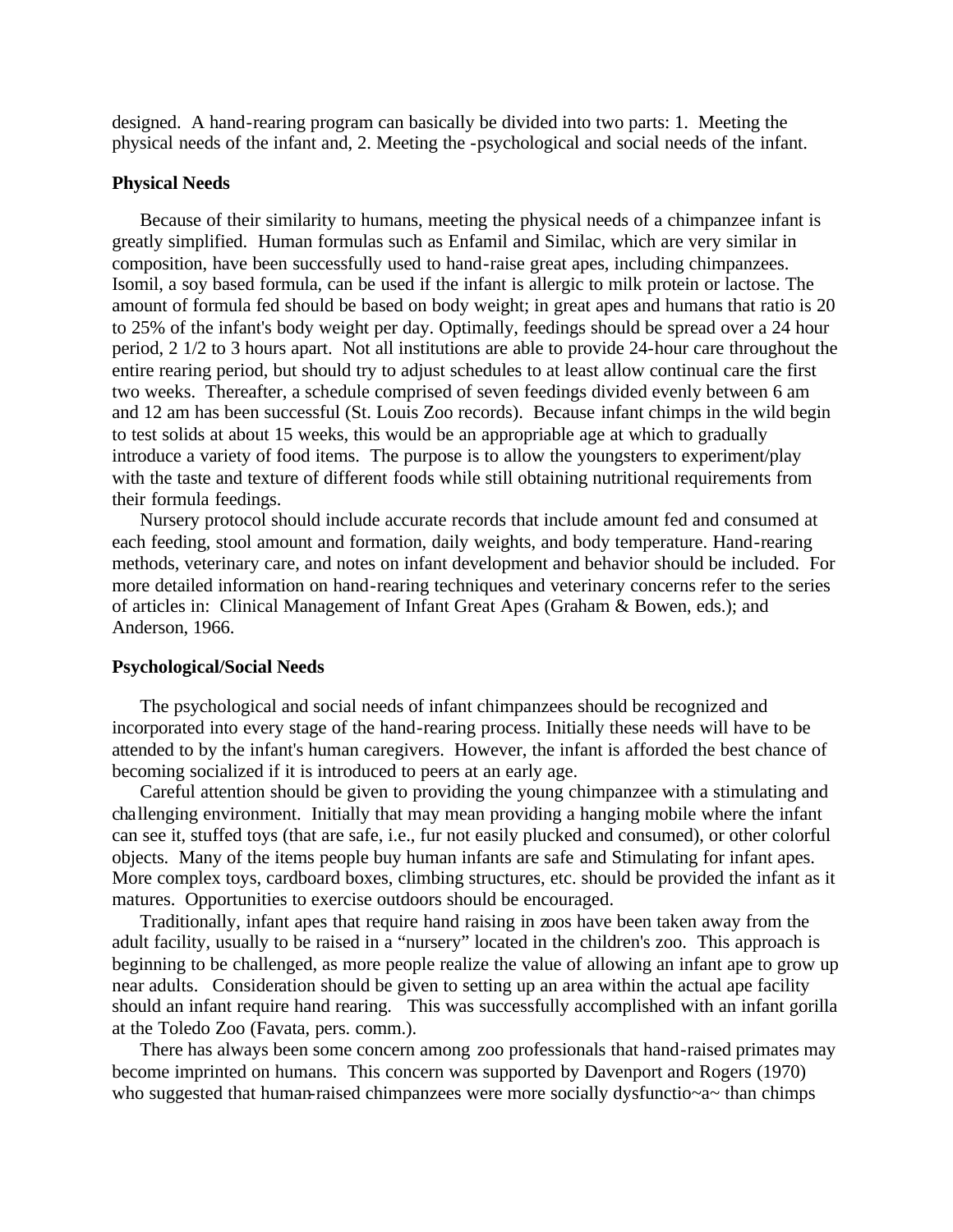raised in a lab environment with minimal human contact. However, their data involved infants that were not exposed to peers thereby confounding interpretation. Reanalysis by flissen (Fritz & Fritz, 1985) suggested that lack of peer socialization was the critical variable most responsible for the social inadequacies exhibited by these chimps. Indeed, there are numerous examples in zoos of hand-reared primates that were denied social access to conspecifics during their childhood that, as adults, exhibit inappropriate sociosexual behavior (pers. obs.). Unfortunately, many people often lump "hand-rearing" into one -category, but it is becoming increasingly clear that hand-rearing techniques vary greatly in terms of environmental stimulation provided the infant, extent of human contact, and opportunities for socialization with peers and adults.

Maple (1981) challenged the idea that intensive care provided by humans would detrimentally effect the social development of infant apes. Growing up in their social group, infant apes are in continual contact with or close proximity to their mother or another caregiver during the majority of their childhood. Tactile comfort is always available if the infant is distressed. Maple suggests that the nursery setting can replicate this normal condition by providing the infant with extensive human contact. Such human attention affords the youngster with the security necessary for the development of self confidence and eventual independence. However, intensive contact with humans should be balanced by also exposing the young ape to appropriate conspecifics as soon as possible.

Concern has frequently been expressed regarding the number of human caregivers that can be involved in raising an ape (Maple, 1981; Fritz & Fritz, 1985). Utilizing a number of people often ensures that the infant will receive more attention, although ther is some question whether multiple caregivers detrimentally affect the infant's sense of security. No study has directly compared the effects of few versus multiple caregivers on infant development; however Fritz & Fritz (1985) found no obvious detrimental effect on chimpanzees reared by numerous people. They report that although infants always select a single person to whom they become most attached, they are nevertheless responsive to all caregivers. No social problems have been observed in three gorillas hand-reared by a nursery staff of nine keepers and nine docents. These infants were socialized with each other, exposed to adults at five months of age, and successfully integrated as a trio into an adult group at ages 18-26 months (Porton, et al., in prep.).

If sufficient human caregivers are not available, a dog companion has been shown to be a feasible alternative. Positive behavioral effects have been demonstrated in infant rhesus monkeys and chimpanzees raised with companion dogs (Mason & Kenney, 1974; Fritz & Fritz, 1985; Thompson, et. al., 1991). Besides being an important source of contact comfort, dogs also serve as grooming and play partners for nursery-reared chimps (Fritz & Fritz, 1985). Rocking, stress-related facial expressions, and other stress-related behaviors were significantly reduced in an infant male chimpanzee when provided the companionship of a dog (Thompson, et.al., 1991). Dogs have been observed to chastise chimpanzee infants who play too rough by barking, snarling or snapping at them. Such disciplinary behavior may be very beneficial to nurseryreared, peer socialized chimps that may not normally receive such gentle discipline from humans or conspecifics when exhibiting inappropriate behavior (Fritz & Fritz, 1985; Thompson, et al., 1991). A collie-mix has proven to be an excellent medium-sized dog for this purpose. Infant chimps can be gradually introduced to these dogs under supervised conditions when only a few weeks old and can be housed with them through two years.

Every effort should be made to provide nursery-reared infants with peer companionship. This may require institutions to cooperate by sending out or receiving an infant that requires hand rearing. Because chimpanzees only begin to attain a degree of locomotor independence at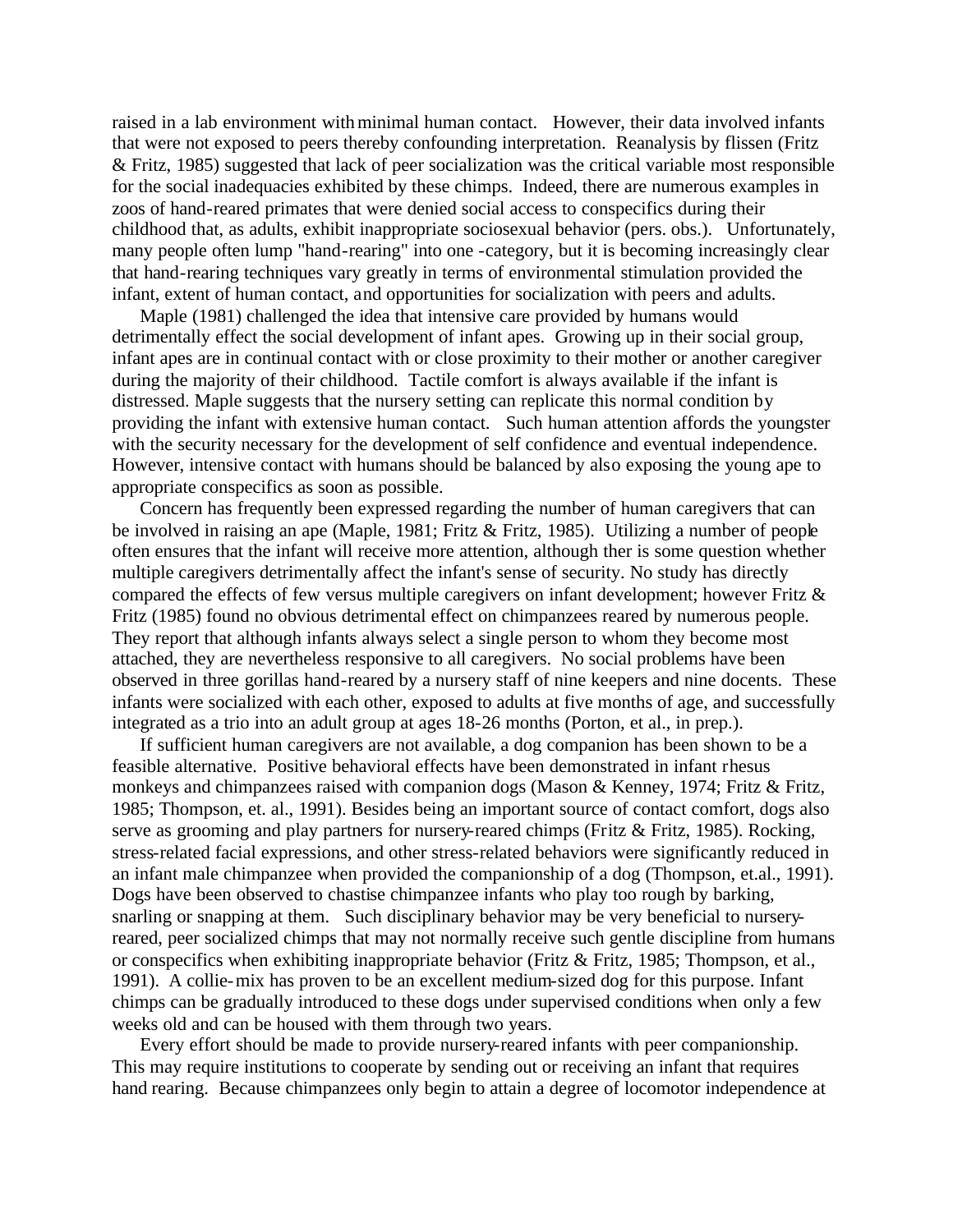four months of age, peer companionship prior to this age would most likely not serve a useful purpose. Insuring peer companionship by the time the infant is six months old would be ideal. It should, however, be stressed that the age differential between the infants should not be too great particularly if one of the infants is still very young. Individual abilities and personalities should be taken into account when pairing youngsters. Introductions are best carried out in the presence of a caregiver(s) who can offer the youngsters security as they become acquainted with each other.

Peer companionship allows the hand-reared infant to be safely socialized with conspecifics while still dependent on human care. Ultimately, however, the infant should be integrated into a mixed-sex, age-graded group to be socialized by adults and juveniles. This process can begin by allowing the youngster to see, hear, and smell adults while still physically separated from them. Housing the infants near the adults or accompanying them to a play area adjacent the group's display facilitates a more relaxed and gradual -introduction.

The optimal age at which to introduce a hand-reared chimpanzee into a social group has not been established. Hand-reared infants at the M.D. Anderson Cancer Center are not integrated into adult groups until they are two years old, because of the volatile and explosive nature of chimpanzee social life (Bloomsmith, pers. comm.). Bloomsmith recommends that an infant be adopted and well bonded to a surrogate before being introduced to the rest of the group. The surrogate should be socially confident enough to protect the infant from other group members. Although juvenile females may show great interest in infants, they may not be good surrogate candidates if they do not have the social standing in the group to withstand attempts by others to steal or injure the youngster. Experienced adult females would be ideal although gentle males who have exhibited parental care in the past should not be excluded from consideration (Bloomsmith, pers.comm.).

## **Survey Results**

Rearing: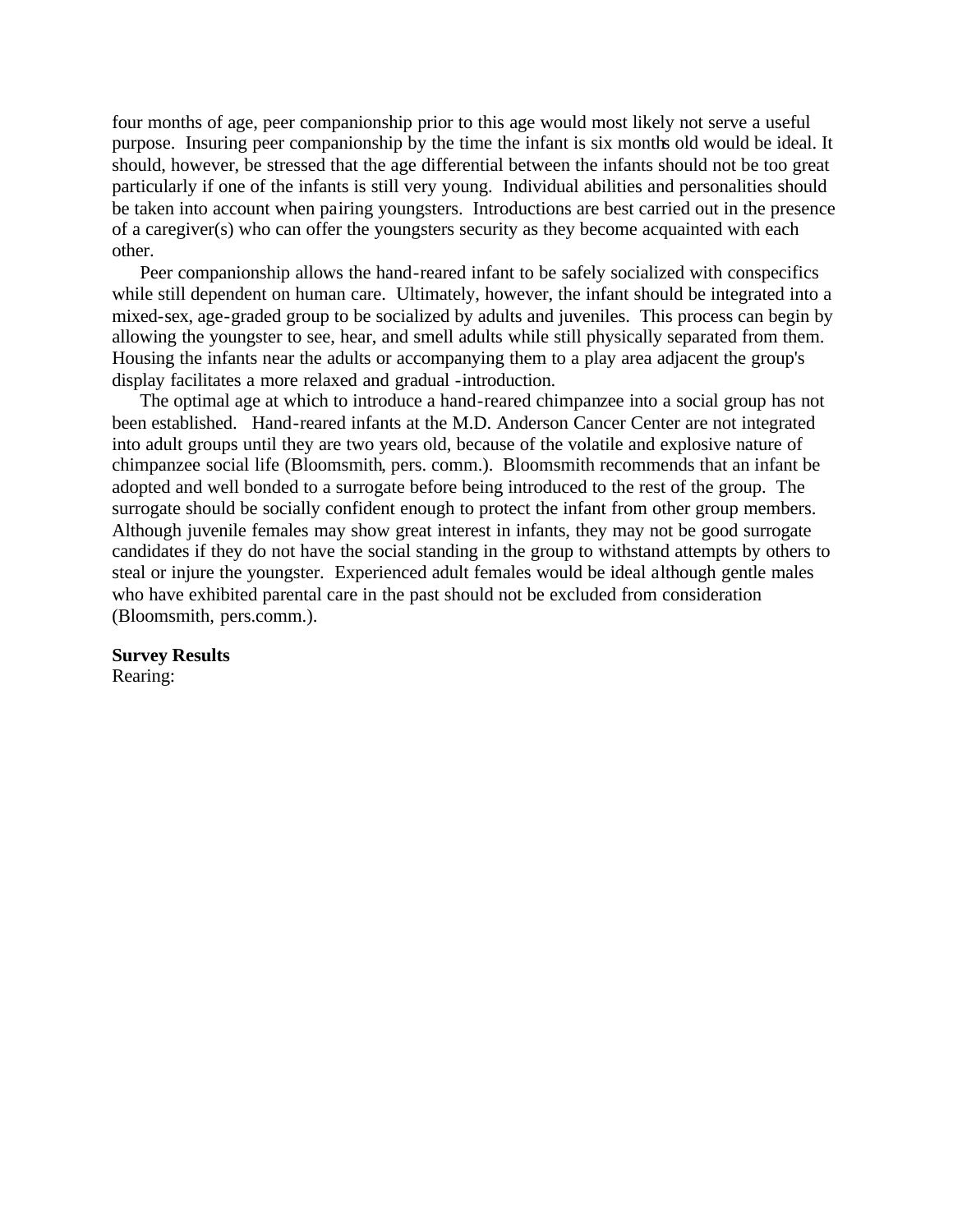

*Figure 3.7 represents the percentages of chimpanzee infants that were reared in the manners listed.*

- Institutions reported a total of 11 deaths due to maternal neglect  $64\%$  (N=11) of which were accounted for by two institutions.
- Institutions reported a total of 3 infant deaths from maternal abuse, each of which occurred at different institutions.
- Institutions reported a total of 2 infant deaths due to abuse by males, each at different institutions.
- Institutions reported a total of 4 infant deaths due to abuse from other females, 2 of which took place at one institution and the other 2 at separate institutions.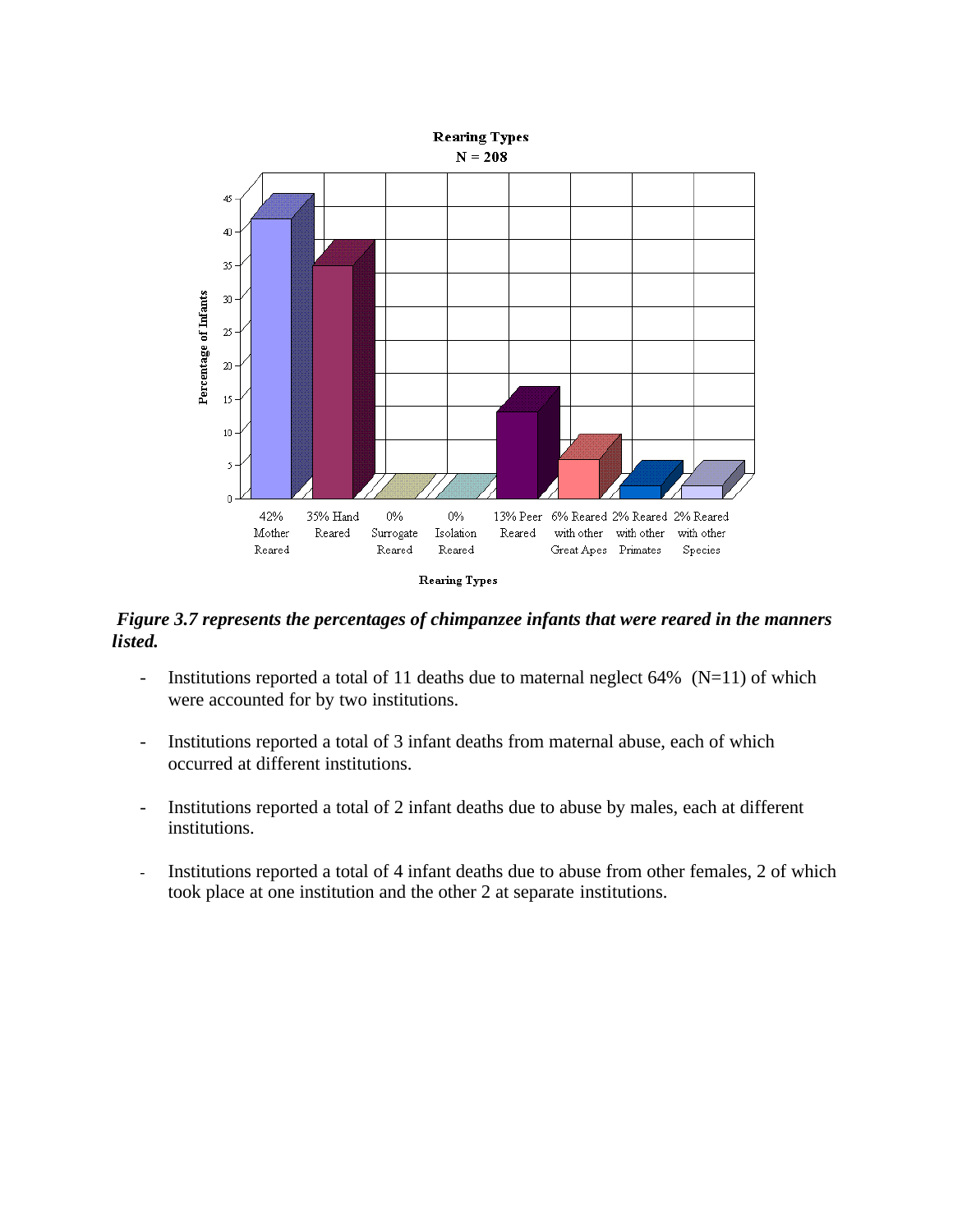

#### **Reasons For Handrearing**  $N = 30$

## *Figure 3.8 represents the percentages of infants that were pulled to hand rear for the reasons listed.*

- The reasons for pulling to hand rear that were listed as "other" include: abusive actions of other group members, infant sold to dealer, pulling one of a set of twins, and hand rearing was a policy of the previous management.
- There were no reported cases in which an infant was successfully adopted by another female
- Institutions reported 4 instances in which infants were successfully hand reared using a human surrogate mother and 3 instances in which infants were successfully hand reared using a stuffed animal surrogate mother.
- Almost two thirds  $(60\%, N=15)$  of the responding institutions indicated that hand reared infants were successfully assimilated into the group. The other 40% indicated that the hand-reared infant was relocated before an opportunity arose to introduce the infant to the group.
- Responding institutions reported a total of 19 captive born, mother raised females that reproduced. The ages of the Dam at 1st offspring birth ranged from 6 to 12 years of age with a mean age of 9.076 (S.D. 1.79) and a median age of 9 (N=15).
- Responding institutions reported a total of 21 hand reared females that reproduced. The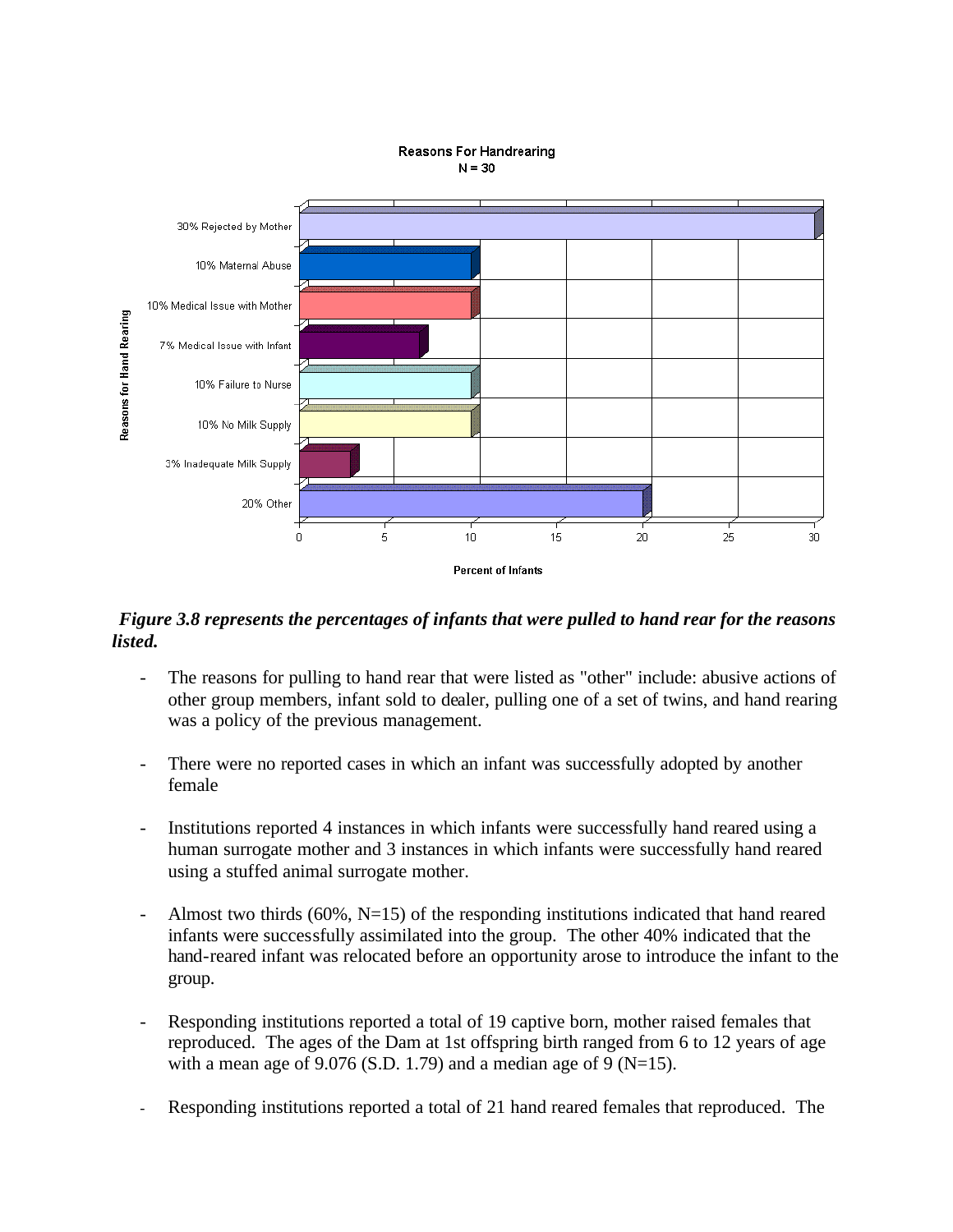ages of the Dam at 1st offspring birth ranged from 7 to 16 years of age with a mean age of 10.4 (S.D. 2.53) and a median age of 9.25 (N=16). There does not appear to be a statistical difference between captive born, mother reared and hand reared dam age at 1st offspring birth

### **Hand Rearing Suggestions:**

- Institutions should develop breeding programs that increase the likelihood that infants will be mother-reared within a social group.
- Institutions should take steps to improve the maternal skills of those female chimpanzees that have not successfully raised their infant in the past.
- Institutions should make every effort to expose nulliparous females that have not had the opportunity to observe appropriate maternal behavior, to such behavior before being breed.
- Institutions should establish a system to evaluate the maternal behavior of mothers with each birth. This system will aid in determining the most appropriate course of action, e.g., leave infant with mother, supplement food, remove infant from mother to hand-rear.
- Hand-reared infants should be re-socialized as early as possible.
- Hand-rearing/nursery facilities should allow visual and auditory contact between the infant and conspecifics.
- Hand-rearing protocols should be written that detail the types and amounts of food to be fed, a feeding schedule, a weighing schedule, medical examinations to be given, enrichment items to be provided, socialization methods to be employed, and records to be kept.
- Hand-reared infants should have some type of social contact, whether it be peers, conspecifics of any age, caregivers or canines.

## **Hand Rearing Suggestions**

- Refer to "Clinical Management of Infant Great Apes" Graham and Bowen, editors, for specific information on meeting the physical needs of infant chimpanzees that are being hand-reared.
- Provide hand-reared infants with environmental stimuli from removal on. Make sure that enrichment items are safe and developmentally appropriate. Referring to human infant toys may be helpful.
- Evaluate potentially reproductive females on a regular basis. Identify those females believed to be potential "problem mothers". Take steps as soon as possible to attempt